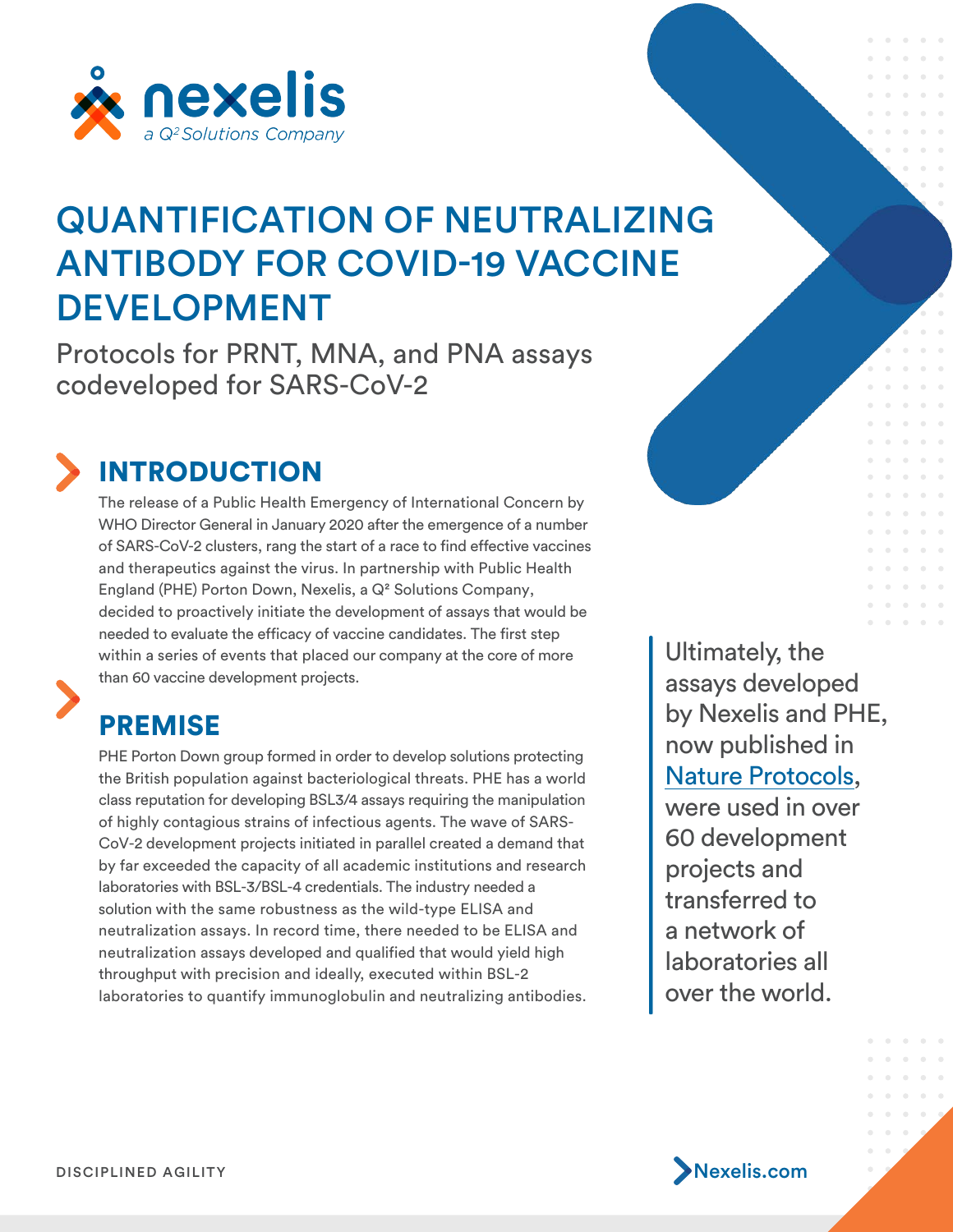

 $\alpha$ 

 $\bullet$  $\alpha$ 

 $\overline{\phantom{a}}$  $\sim$   $\sim$  $\triangle$ 

 $\alpha$ 

 $\alpha$ 

 $\alpha$ 

 $\sim$ 

 $\alpha$  $\alpha$  $\sim$   $\sim$  $\overline{\phantom{a}}$ 

 $\sim$  $\mathbf{0}$  =  $\mathbf{0}$  $-10$  $\triangle$  $\alpha$  $\bullet$  $\bullet$  $\sim$   $\sim$  $\alpha$ 

 $-10$  $\sim$   $\sim$  $-10$ 

> $\overline{\phantom{a}}$  $\bullet$  $\bullet$

 $\rightarrow$  $\bullet$  $-0$ 

## **SOLUTION**

Nexelis' protein sciences group has an outstanding reputation. Scientists are capable of producing challenging virus-like particles or pseudo-particles that are molecules that closely resemble viruses but are non-infectious because they contain no viral replication genetic material. The advantage of generating pseudo-particles is that these tests could be performed in a BSL-2 facility. While the wild-type plaque reduction neutralization test (PRNT) is considered the reference method to measure antibody response for many viral diseases, micro-neutralization (MNA) and pseudotyped virus neutralization assays (PNA) carry some advantages over PRNT, as shown in the table below. Together, Nexelis and PHE developed protocols for all three assay types. 1

The MNA reduces assay time, allows increased throughput, and reduces operator workload while remaining dependent upon the use of wild-type virus. This ensures that all SARS-CoV-2 antigens are present, but Biosafety Level 3 (BSL3-3) facilities are still required. PNA also offers greater efficiency than PRNT. Furthermore, once its neutralizing activity has been correlated with that of PRNT or MNA, PNA can be performed with less stringent biocontainment as it utilizes a pseudotyped virus rather than the wild type.

|                                                                   | <b>PRNT</b><br><b>Plaque Reduction</b><br><b>Neutralization Test</b> | <b>MNA</b><br>Micro-Neutralization<br>Assay | <b>PNA</b><br><b>Pseudotyped Virus</b><br><b>Neutralization Assay</b>                                |
|-------------------------------------------------------------------|----------------------------------------------------------------------|---------------------------------------------|------------------------------------------------------------------------------------------------------|
| <b>Speed</b>                                                      | Long turnaround time<br>Very low throughput                          | Reduced assay time<br>Increased throughput  | Reduced assay time<br>Even higher throughput<br>than MNA                                             |
| Level of technical<br>difficulty                                  | Technically demanding<br>Difficult to automate                       | Reduced operator<br>workload                | Reduced operator<br>workload                                                                         |
| <b>Virus type used</b>                                            | Wild-type virus                                                      | Wild-type virus                             | Pseudotyped virus                                                                                    |
| <b>Implications of</b><br>virus type used                         | All SARS-CoV-2<br>antigens present                                   | All SARS-CoV-2<br>antigens present          | Not all SARS-CoV-2<br>antigens present<br>Must correlate<br>neutralizing activity vs.<br>PRNT or MNA |
| <b>Biosafety requirement</b>                                      | $BSL-3$                                                              | BSL-3                                       | BSL-2                                                                                                |
| <b>Suitability of data</b><br>output for regulatory<br>submission | Problematic                                                          | Good                                        | Good                                                                                                 |
| <b>Qualified assay</b>                                            | No                                                                   | Yes                                         | Yes                                                                                                  |

### **Comparison of Assay Types Developed for SARS-CoV-2 Vaccine R&D**

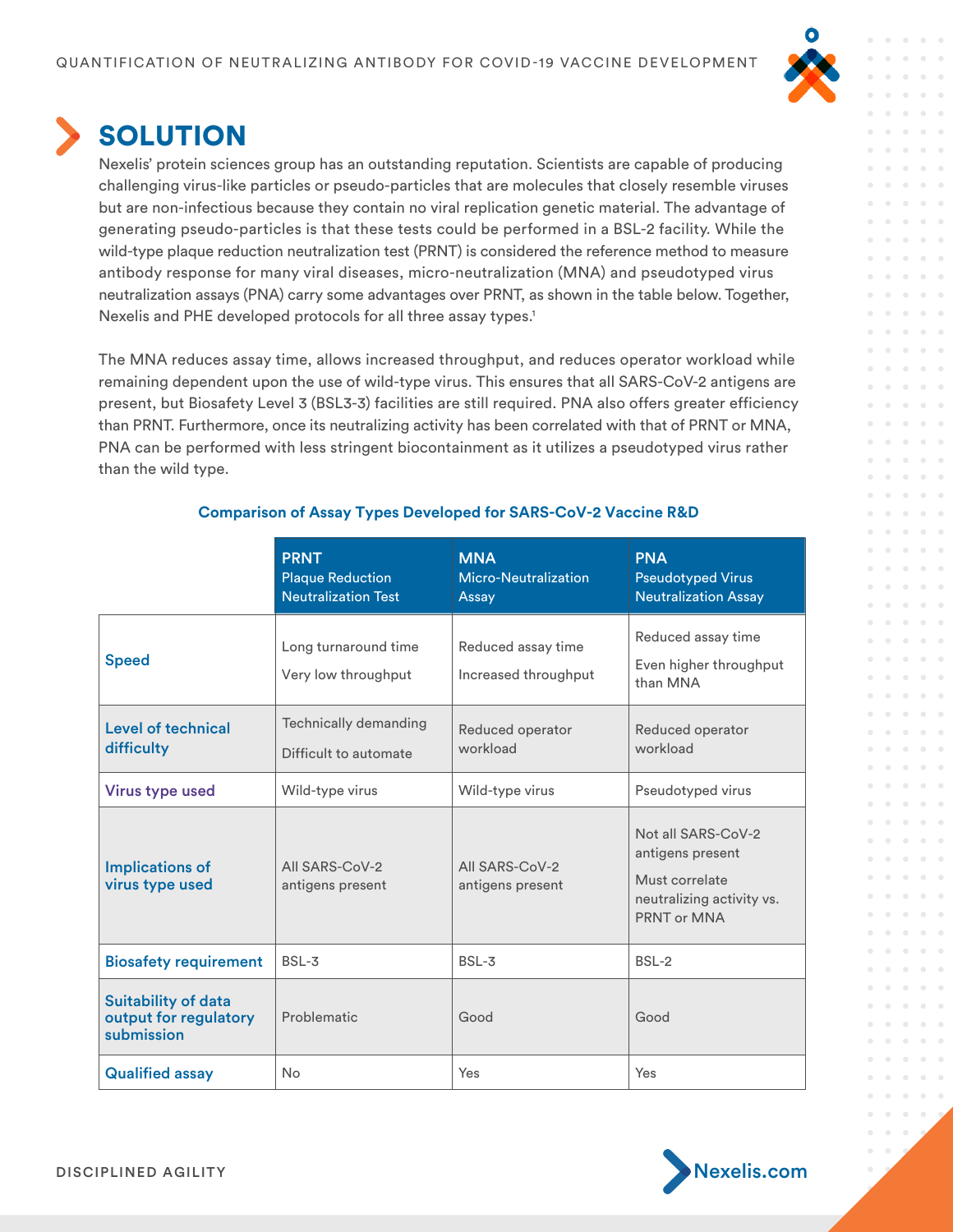The whole team was reallocated to SARS-CoV-2 work beginning in February 2020 with a charter to generate any and all immunological tools and reagents needed to develop these assays. In addition to developing a suitable assay, our team focused on ensuring that these assays could subsequently be scaled to handle higher sample numbers. In parallel, a team of 20 scientists and analysts (that has now grown to a team of 60 FTEs) collaborated to develop and qualify assays and test up to 50,000 samples per month, an unrivaled capacity.

### RESULTS

As of April 2021, PHE and Nexelis teams published in peer-reviewed Nature Protocols "Quantification of SARS-CoV-2 neutralizing antibody by wild-type plaque reduction neutralization, microneutralization and pseudotyped virus neutralization assays."

In 18 months, Nexelis and PHE Porton Down supported more than 60 SARS-CoV-2 related development projects by multiple multinational pharmaceutical companies, innovative biotechnology companies, governmental and non-governmental bodies including BMGF, CEPI, and BARDA, and are still currently testing more than 50,000 samples per month in their BSL-2 and BSL-3 laboratories.

Nexelis and PHE team's deep expertise in vaccine development were instrumental in our ability to excel in this partnership and achieve method development, qualification, and validation in a period three times faster than previously thought possible.

The team obtained funding and support from BMGF and CEPI, who were expecting to give their grantees access to the same "universal" assays. This initiative facilitated regulatory agencies' clinical data review and allowed for comparisons amongst different trials. CEPI announced the creation of a global network of clinical samples testing laboratories to reliably assess the immunological responses to SARS-CoV-2 vaccine candidates in October. In doing so, CEPI established an agreement with Nexelis to transfer its technology and reagents with its central laboratory network.

Nexelis' neutralization assay robustness was tested on a panel of samples against assays developed by 48 other laboratories in the world (18 wild-type virus and 30 PNAs). The results demonstrated the excellent precision and accuracy of our assays. A blind version of the survey was shared by principal investigator David Montefiori at Duke University.

#### NEXELIS RECOGNIZED FOR SARS-COV-2 WORK **WORLDWIDE**

• Operation Warp Speed: Nexelis is a BARDA COVID-19 Medical Countermeasure Support Service Partner for high-throughput SARS-CoV-2 assay development and testing of human serum samples.

 $\alpha$  $\sim$  $\sim$   $-$ 

- Th[e Coalition for Epidemic](https://cepi.net/) [Preparedness Innovations \(CEPI\)](https://cepi.net/) has partnered with Nexelis to lead its centralized global network of clinical sample testing labs in assessing and comparing the immunological responses generated by SARS-CoV-2 vaccine candidates.
- The Bill & Melinda Gates Foundation awarded Nexelis a grant to provide centralized assays to support studies of over 20 vaccine candidates and approximately 200 monoclonal antibody candidates.
- In May 2021, Nexelis obtained the prestigious Vaccine Industry Excellence best central/specialty laboratory award in recognition for its contribution to the development of lifesaving vaccines.
- Nexelis proudly contributed to over 60 SARS-CoV-2 development projects including four of the first five vaccines reaching the commercial stage.

 $\bullet$ 

 $\alpha$  $\bar{\alpha}$